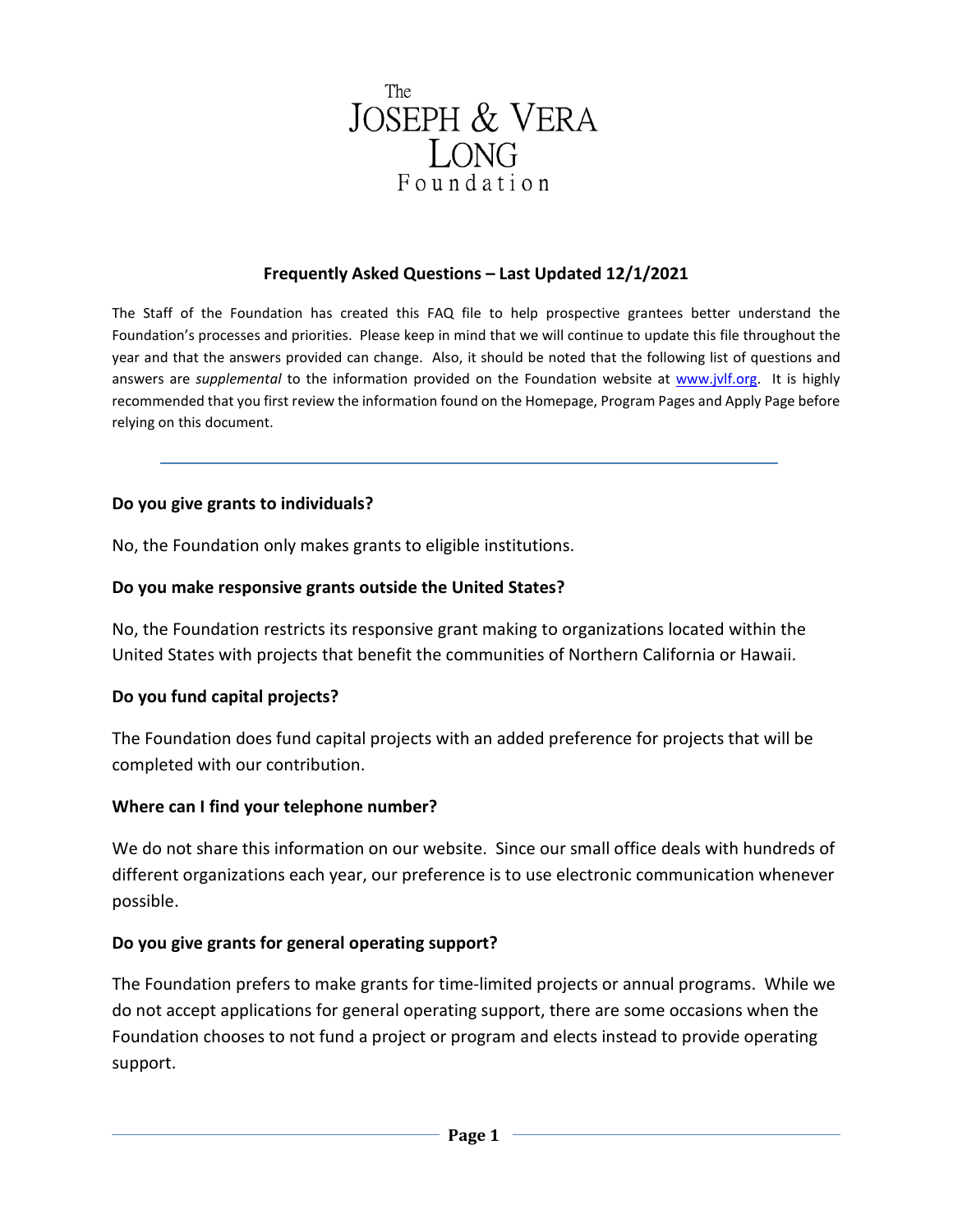### **How often can I apply for a grant?**

To consider as many different organizations as possible, the Foundation limits any organization to a single application each calendar year. There are some cases where different departments of a larger institution may submit different applications within the same year, but this is not common and limited to larger not-for-profit entities such as a university.

## **Does your staff conduct site visits?**

Yes. While we enjoy the opportunity to visit grantees, it is not a requirement for an application or grant. In most cases, we look for mutually convenient times when we can witness how grants have made a difference and learn more about your organization.

## **How much should we apply for?**

We prefer that you determine what your needs are and within your application, explain how the Foundation's contribution will enable your project to be successful along with other funding sources. In most cases, larger amounts are reserved for grantees with an established record for performance. So, if you have not received a grant from this Foundation before, you should request a lower amount.

# **What types of information do you require for reports/evaluations?**

The Foundation does not wish to create additional work for our grantees. Rather, we prefer that you provide information that you are already tracking for your internal purposes.

# **I researched some of the past grants made by your Foundation and several fall outside your primary funding guidelines. Can I apply for something similar?**

Like many other Foundations, our Foundation has evolved our grant making over time and no longer support many of the causes and communities that we once did. In other cases, the board has chosen to make a discretionary grant for which no application is possible.

# **Can I arrange a time to meet with Foundation staff to present my organization's work to you?**

While we enjoy learning about new organizations, our application process is designed to provide a fair and efficient way for prospective grantees to inform the Foundation of their work. Please follow the process as described on the website.

## **How can we get feedback on our application that did not lead to a grant?**

Each grant cycle, we are privileged to receive many more requests than we can realistically advance to the Board of Trustees for consideration. The Foundation does not regularly provide specific feedback on every application that is submitted. If your organization has applied several times without receiving a grant, we would encourage you to look closely at our